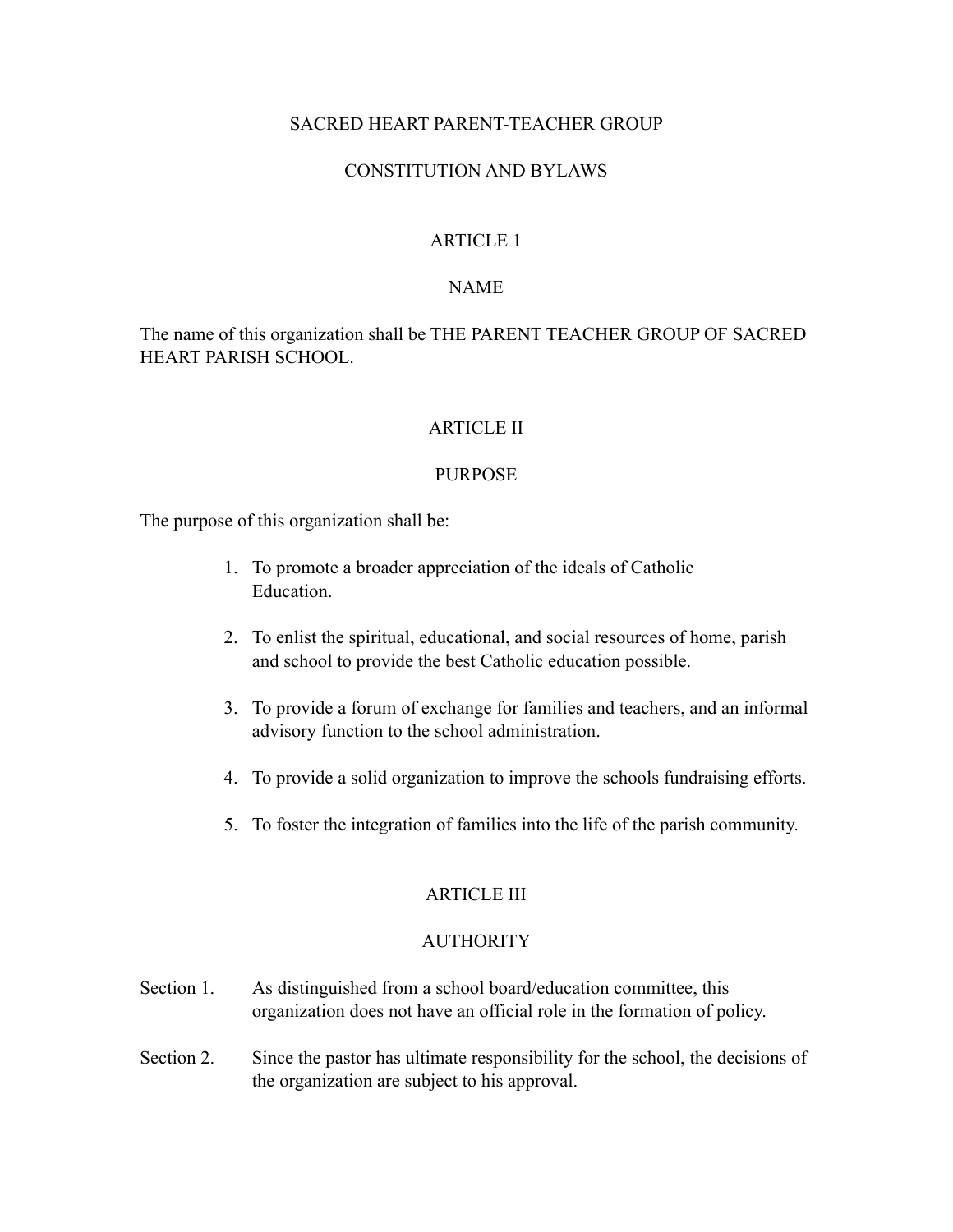#### ARTICLE IV

#### MEMBERSHIP

- Section 1. All teachers, parents and guardian of children presently attending SACRED HEART PARISH SCHOOL are eligible for active membership.
- Section 2. Persons who wish to promote the work of the Parent Teacher Group but do not have children presently in the school may be extended an associate membership.
- Section 3. Meetings shall be open to all members of the parish.

#### ARTICLE V

#### **OFFICERS**

- Section 1. The Principal of SACRED HEART PARISH SCHOOL shall be ex-officio member of the organization. In addition, the school staff shall elect a teacher representative to serve as a second ex-officio member to be present at all PTG Board Meetings.
- Section 2. The elected officers of the organization shall include: President, Vice President, Secretary/Treasurer, and Communications Coordinator. The term of office shall be for (2) two years, and no person shall be eligible to hold the same office more than one consecutive term.
- Section 3. The President and moderator shall preside at all meetings of the organization and of the Executive Board. He/she shall be an ex-officio member of all committees.
- Section 4. The Vice President / Program & Events chair shall perform the duties of the President in his/her absence, and shall assume the duties of the office until the next annual election if the office of the President becomes vacant.
- Section 5. The Secretary/Treasurer shall preside at meetings if both the President and Vice- President are absent. He / She will also be the Hospitality Coordinator.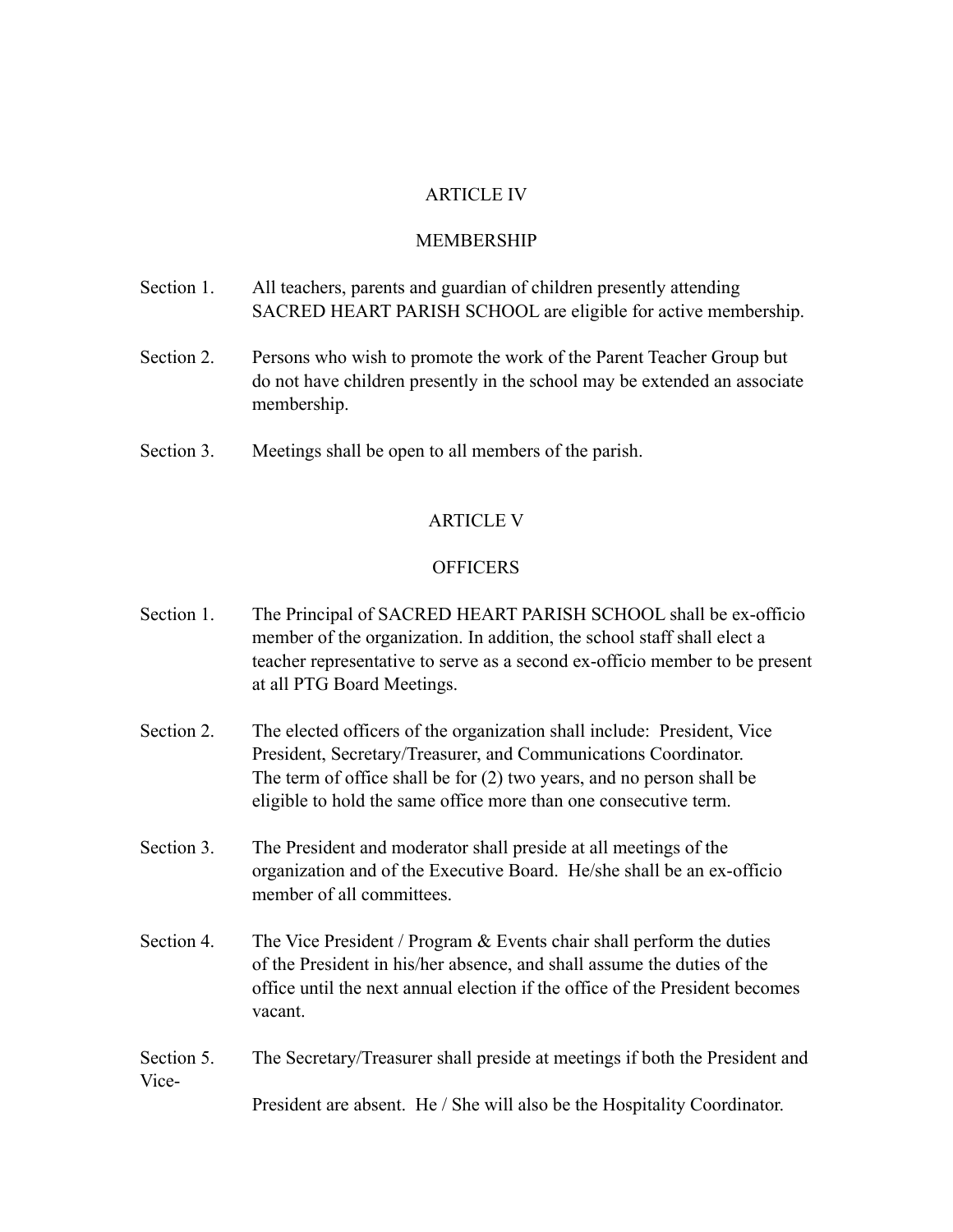- Section 6. The Secretary/Treasurer shall keep accurate reporting's and minutes of all meetings of the organization and Executive Board. He / She will provide members with notice of regular meetings, handle the correspondence of the organization and perform such other duties as the President or Executive Board shall designate. He / She will request disbursements only as directed by the Executive Board.
- Section 7. Social Communications Coordinator will oversee marketing and recruitment of new families to Sacred Heart Parish School.

## ARTICLE VI

### EXECUTIVE BOARD

- Section 1. The administrative body of this organization shall be known as the Executive Board. The Board shall consist of the Pastor (or his delegate), Principal, President, Vice President, Secretary/Treasurer, and Social Communication Coordinator.
- Section 2. All matters of the organization's policy and administration shall be vested in this Board.
- Section 3. A quorum of the Executive Board shall be 2/3 of the members thereof.
- Section 4. Meetings of the Executive Board shall be held at the call of the President or any (3) three members of the Executive Board.
- Section 5. The Executive Board shall have the right to fill any vacancies among the officers of the organization, subject to subsequent approval by the membership.
- Section 6. The President has the right to call a closed board meeting for permanent members only.

# ARTICLE VII

### **COMMITTEES**

Section. 1. The Executive Board shall have the right to create or abolish permanent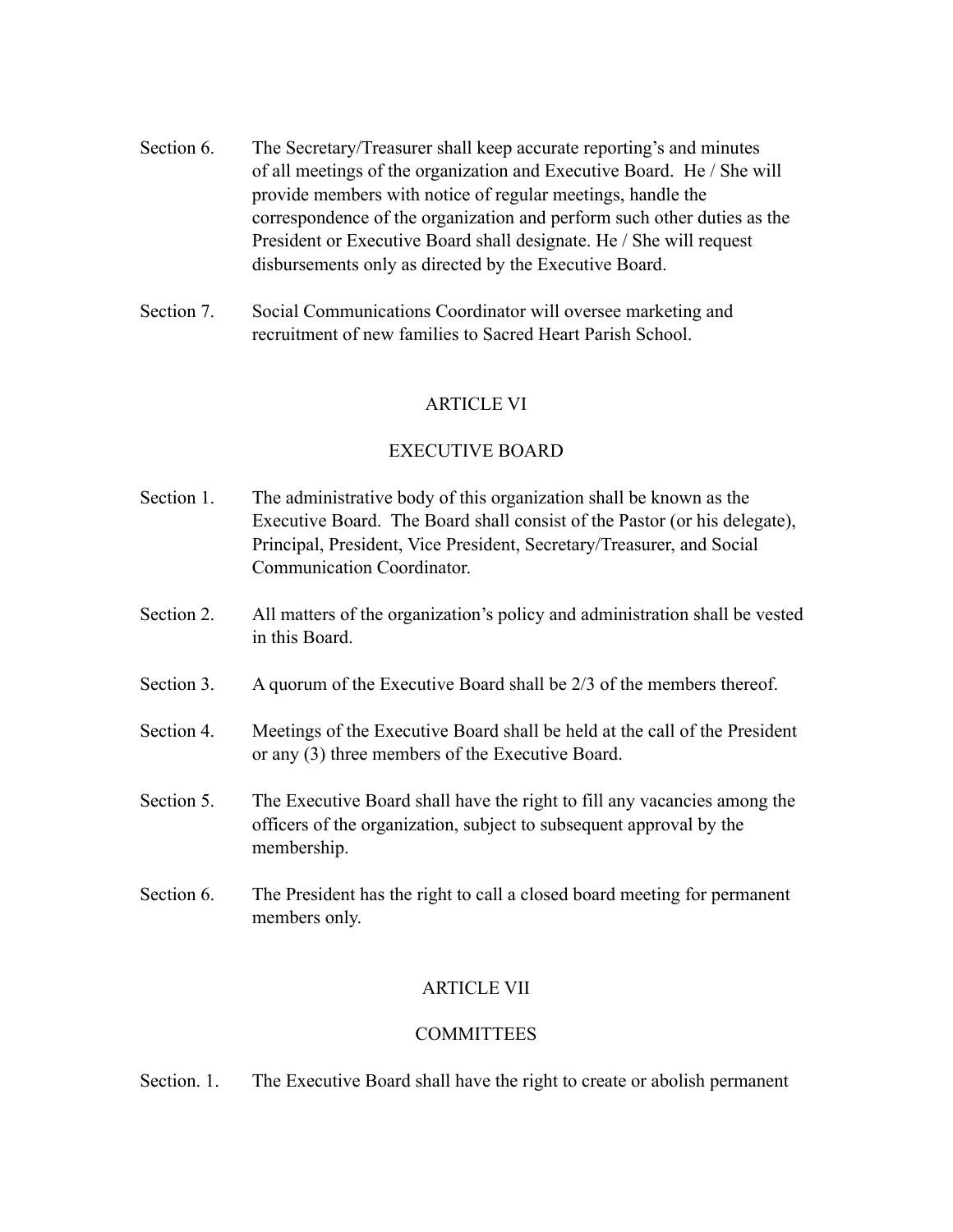committees and appoint the temporary chairpersons of the said committees.

- Section 2. The President shall have the right to create special ad hoc committees and to appoint their chairpersons.
- Section 3. All committee chairman shall be considered advisory members of the Executive Board and shall be notified of regular board meetings.
- Section 4. All committee chairmen shall have the right to vote at all regular board meetings at which they are in attendance.

## ARTICLE VIII

## ELECTIONS

- Section 1. Nomination for officers shall be made by a Nominating Committee of (3) three members selected by the Executive Board at least (2) two months prior to the election.
- Section 2. Only active members in good standing shall be eligible for any elective office.
- Section 3. After submitting its report to the Principal and the Pastor for approval, the Nominating Committee shall report to the membership, the names of the candidate for each office to be filled.
- Section 4. The election shall take place at the final meeting of the year. A plurality of votes shall suffice for election.
- Section 5. The officers shall be installed immediately after their election, and their terms shall begin upon adjournment of the last meeting of the school year.

## ARTICLE IX

### **MEETINGS**

- Section 1. Regular meetings of the organization shall take place (4) four times during the school year.
- Section 2. Special meetings may be called by the President or the Executive Board.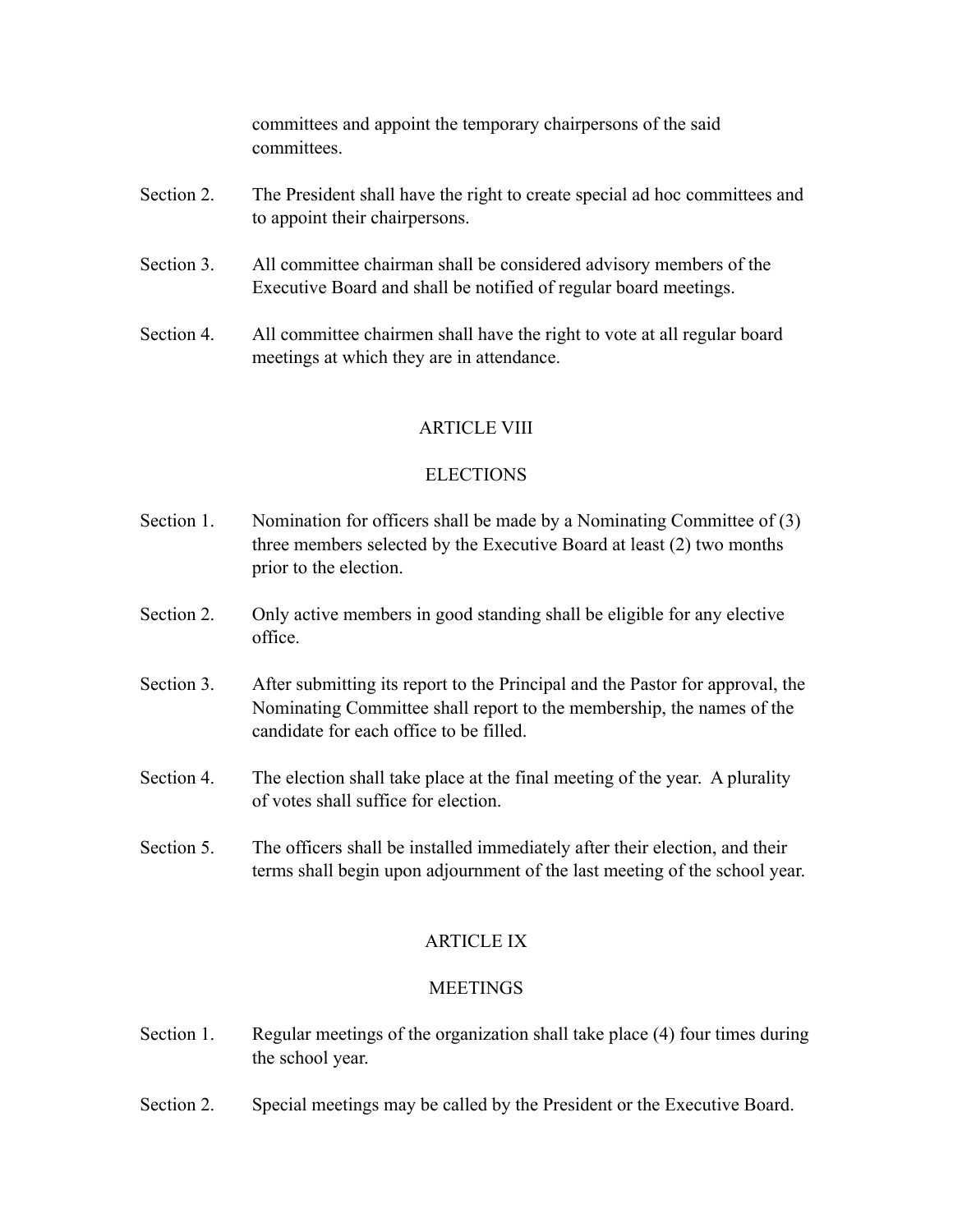Section 3. At any regular or special meeting, those present shall constitute a quorum.

# ARTICLE X

## AGENDA

The agenda of the meeting shall be ordered as follows:

- 1. Call to Order
- 2. Prayer
- 3. Approval of Minutes
- 4. Report of Treasurer
- 5. Report of Officers
- 6. Reports of Standing Committees
- 7. Report of Special Committees
- 8. Unfinished Business
- 9. New Business
- 10. Adjournment
- 11. Program

# ARTICLE XI

## MANAGEMENT AND USE OF FUNDS

- Section 1. The funds of the organization shall be employed only for the School and for the operational expenses of the organization. Solicitation of money from members for purposes not pertaining to the approved work of the Group is prohibited.
- Section 2. All expenditures in excess of \$500.00 shall be subject to the approval of